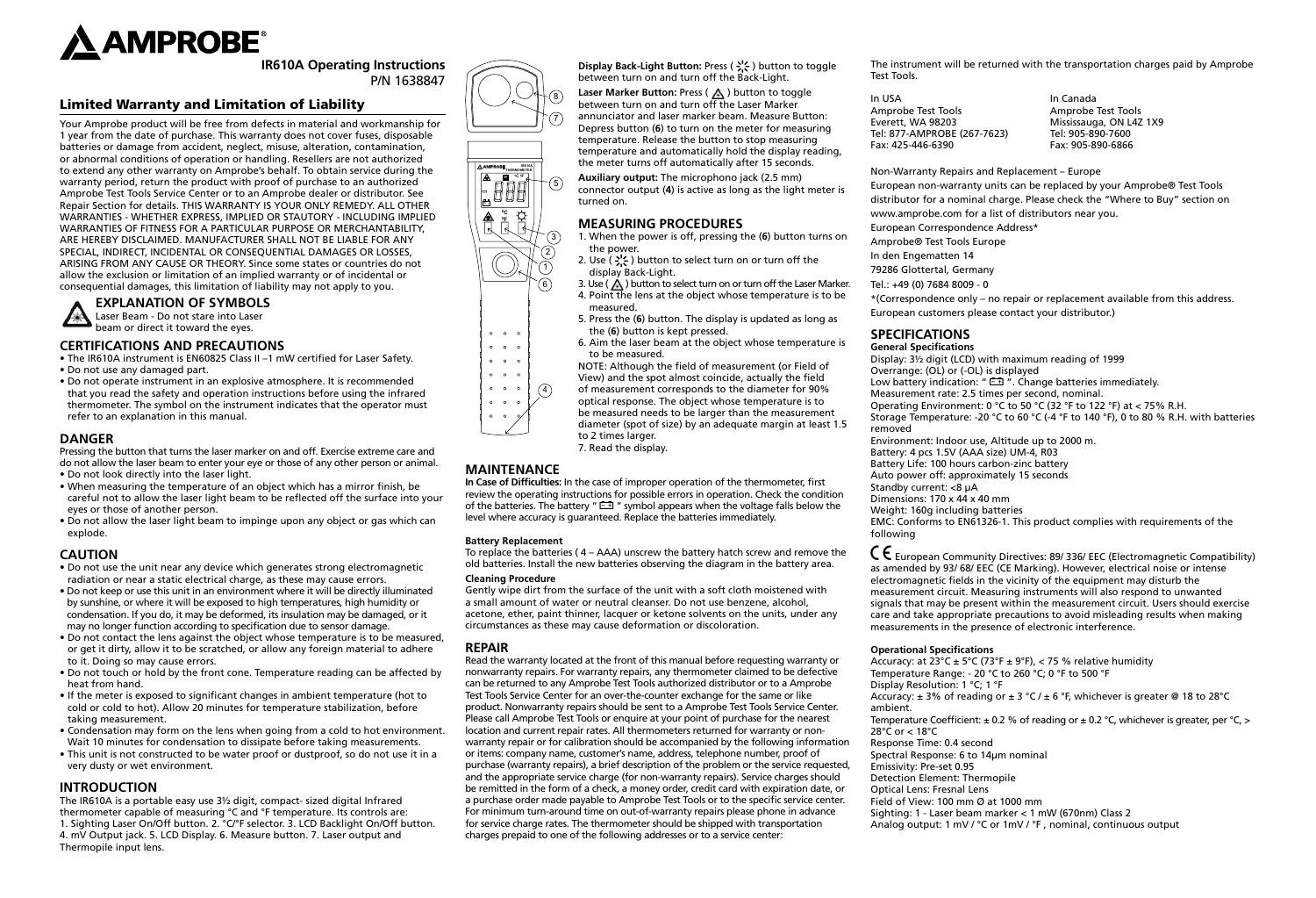

**Consignes d'utilisation IR610A** P/N 1638847

# Limites de garantie et de responsabilité

Amprobe garantit l'absence de vices de matériaux et de fabrication de ce produit dans des conditions normales d'utilisation et d'entretien pendant une période d'un an prenant effet à la date d'achat. Cette garantie ne s'applique pas aux fusibles, aux piles jetables ni à tout produit mal utilisé, modifié, contaminé, négligé ou endommagé par accident ou soumis à des conditions anormales d'utilisation et de manipulation. Les revendeurs n'ont pas l'autorisation de prolonger toute autre garantie au nom d'Amprobe. Pour bénéficier de la garantie, renvoyez le produit accompagné d'un justificatif d'achat auprès d'un centre de services agréé par Amprobe Test Tools, d'un distributeur ou d'un revendeur Amprobe. Voir la section Réparation pour tous les détails. LA PRESENTE GARANTIE EST LE SEUL ET EXCLUSIF RECOURS DE L'UTILISATEUR TOUTES AUTRES GARANTIES, EXPLICITES, IMPLICITES OU STATUTAIRES, NOTAMMENT LES GARANTIES DE QUALITE MARCHANDE OU D'ADAPTATION A UN OBJECTIF PARTICULIER SONT EXCLUES PAR LES PRESENTES. LE FABRICANT NE SERA EN AUCUN CAS TENU RESPONSABLE DE DOMMAGES PARTICULIERS, INDIRECTS, ACCIDENTELS OU CONSECUTIFS, NI D'AUCUNS DEGATS OU PERTES DE DONNEES, SUR UNE BASE CONTRACTUELLE, EXTRA-CONTRACTUELLE OU AUTRE. Etant donné que certaines juridictions n'admettent pas les limitations d'une condition de garantie implicite ou l'exclusion ou la limitation de dégâts accidentels ou consécutifs, il se peut que les limitations et les exclusions de cette garantie ne s'appliquent pas à votre cas.

## **EXPLICATION DES SYMBOLES**

Faisceau laser – Ne pas regarder dans le faisceau laser ou le diriger vers les yeux.

#### **CERTIFICATIONS ET PRECAUTIONS**

- L'instrument IR610A est certifié conforme à EN60825 classe II –1 mW pour la sécurité laser. • Ne pas utiliser de pièce endommagée.
- Ne pas utiliser l'appareil dans une atmosphère explosive. Il est recommandé de lire les consignes de fonctionnement et de sécurité avant d'utiliser le thermomètre infrarouge. Le symbole sur l'appareil indique que l'opérateur est renvoyé à une explication dans ce manuel.

# **DANGER**

Pression du bouton qui active et désactive le repère laser. Faire preuve d'extrême prudence pour éviter tout contact oculaire avec le faisceau laser.

- Ne pas regarder directement dans la lumière laser.
- En mesurant la température d'un objet présentant une finition en miroir, veiller à ne pas laisser la lumière laser se réfléchir sur la surface car elle risque d'atteindre les yeux de l'intervenant ou de toute personne située à proximité.
- 
- Faire attention à ce que le faisceau laser n'empiète pas sur un objet ou un gaz susceptible d'exploser.

## **ATTENTION**

- Ne pas utiliser l'appareil à proximité d'un dispositif générant un fort rayonnement électromagnétique ou à proximité d'une charge d'électricité statique afin d'éviter les erreurs.
- Ne pas garder ou utiliser cet appareil dans un environnement où il sera directement exposé au soleil, à des températures élevées, à une forte humidité ou à la condensation. Sinon, l'appareil risque de se déformer, son isolant d'être endommagé, entraînant la non conformité de l'appareil à ses caractéristiques suite à l'endommagement du capteur.
- Ne pas établir de contact physique entre l'objectif et l'objet dont la température doit être mesurée ; ne pas salir ou érafler l'objectif ni laisser des impuretés adhérer à sa surface. Cela risquerait d'entraîner des erreurs.
- Ne pas toucher ni tenir par le cône frontal. La mesure de température peut être affectée par la chaleur de la main.
- Si le multimètre est exposé à des changements de température ambiante significatifs (très chaud à froid ou froid à très chaud). Laisser la température se stabiliser pendant 20 minutes avant de relever une mesure.
- La condensation est susceptible de se former sur l'objectif quand l'appareil passe d'une température froide à une température très chaude. Laisser la condensation se dissiper 10 minutes avant de relever les mesures.
- Cet appareil n'est pas conçu pour être étanche à l'eau ou aux poussières ; il ne doit pas être utilisé dans un milieu humide ou très poussiéreux.

# **INTRODUCTION**

L'IR610A est un thermomètre infrarouge compact, portable, facile à utiliser avec une résolution à 3½ chiffres, pouvant mesurer la température en °C et °F. Ses commandes sont : 1. Bouton marche/arrêt de la visée laser. 2. Sélecteur °C / °F. 3. Bouton marche/arrêt du rétroéclairage. 4. Prise de sortie mV. 5. Affichage LCD. 6. Bouton de mesure. 7. Sortie laser et objectif d'entrée à thermopile.





Bouton de rétroéclairage : Appuyez sur la touche ( -<sup>1</sup>/<sub>2</sub> ) pour activer ou désactiver le rétroéclairage.

**Bouton de rétroéclairage :** Appuyez sur la touche (A) pour activer ou désactiver l'indicateur du repère laser et du faisceau du repère laser. Bouton de mesure : Appuyez sur la touche (**6**) pour activer la mesure de température sur le thermomètre. Relâchez la touche pour arrêter la mesure de température et maintenir automatiquement la valeur relevée, le thermomètre s'éteint automatiquement après 15 secondes.

**Sortie auxiliaire :** La sortie de connexion de la prise microphone (2,5 mm) (**4**) est active tant que le luxmètre est activé.

# **MESURE DES PROCEDURES**

- 1. Lorsque l'appareil est éteint, la pression du bouton (**6**) met l'appareil sous tension.
- 2. Utilisez la touche ( $\frac{1}{2}$ ) pour sélectionner, activer ou désactiver le rétroéclairage.
- 3. Utilisez la touche  $(\triangle)$  pour sélectionner, activer ou désactiver le repère laser.
- 4. Pointez l'objectif sur l'objet dont la température doit être mesurée.
- 5. Appuyez sur la touche (**6**). L'affichage est actualisé tant que la touche (**6**) est maintenu enfoncée.
- 6. Pointez le faisceau laser vers l'objet dont la température doit être mesurée.
- REMARQUE : Même si le champ de mesure (ou champ
- de visée) et le point coïncident, le champ de mesure
	- correspond de fait au diamètre à 90 % de la réponse
- optique. L'objet lié à la température à mesurer doit être
- supérieur au diamètre de mesure (la taille du point) de  $\circled{4}$
- 1,5 à 2 fois.
	- 7. Lisez l'affichage.

# **ENTRETIEN**

**En cas de difficultés :** En cas de mauvais fonctionnement du thermomètre, lisez d'abord les consignes d'utilisation pour identifier les erreurs de fonctionnement possibles. Vérifiez l'état des piles. Le symbole de piles faibles «  $\Box$  » apparaît lorsque la tension tombe en dessous du niveau où la précision est garantie. Remplacez les piles immédiatement.

#### **Changement des piles**

Pour remplacer les piles (4 – AAA), dévissez la vis de fixation du logement et retirez les anciennes piles. Installez les nouvelles piles selon le schéma indiqué dans le logement des piles.

#### **Procédure de nettoyage**

Essuyez soigneusement la poussière de la surface de l'appareil à l'aide d'un chiffon doux imbibé d'une petite quantité d'eau ou d'un nettoyant neutre. N'utilisez jamais de solvants à base de benzène, d'alcool, d'acétone, d'éther, de diluant, de laque ou de cétone sur les appareils afin de ne pas provoquer de déformation ou de décoloration.

# **REPARATION**

Lisez la garantie située en début de manuel avant de demander des réparations couvertes ou non par la garantie. Pour les réparations sous garantie, tout thermomètre déclaré défectueux peut être renvoyé à un distributeur agréé par Amprobe Test Tools ou à un centre de services Amprobe Test Tools pour obtenir en échange un produit semblable ou similaire en vente libre. Pour les réparations hors garantie, l'appareil doit être envoyé à un centre de services Amprobe Test Tools. Appelez Amprobe Test Tools ou renseignez-vous auprès de son lieu d'achat pour connaître les tarifs et le centre de réparation le plus proche. Tous les thermomètres renvoyés pour un étalonnage ou une réparation couverte ou non par la garantie doivent être accompagnés des informations ou documents suivants : raison sociale, nom du client, adresse, numéro de téléphone, justificatif d'achat (réparations sous garantie), une brève description de l'anomalie ou du service demandé, et le montant approprié de la prestation (réparations hors garantie). Les frais de remplacement ou de réparation doivent être acquittés par chèque, mandat, carte de crédit avec date d'expiration, ou par bon de commande payable à l'ordre d'Amprobe Test Tools ou du centre de services spécifique. Pour un temps de maintenance minimal sur les réparations hors garantie, téléphonez à l'avance pour connaître les tarifs en vigueur. Le thermomètre doit être expédié avec frais de transport prépayés à l'une des adresses ou à l'un des centres de service suivants :

L'appareil sera renvoyé avec frais de transport payés par Amprobe Test Tools.

Aux Etats-Unis Au Canada Amprobe Test Tools<br>Everett. WA 98203 Mississauga. ON L4Z Tél. : 877-AMPROBE (267-7623) Tél. : 905-890-7600 Fax: 425-446-6390

Mississauga, ON L4Z 1X9<br>Tél.: 905-890-7600

#### **Remplacements et réparations hors garantie – Europe**

Les appareils européens non couverts par la garantie peuvent être remplacés par votre distributeur Amprobe® Test Tools pour une somme nominale. Consultez la section « Where to Buy » sur le site www.amprobe.com pour obtenir la liste des distributeurs dans votre région.

- Adresse postale européenne\*
- Amprobe® Test Tools Europe
- In den Engematten 14
- 79286 Glottertal, Germany

Tel.: +49 (0) 7684 8009 - 0\*(Réservée à la correspondance – Aucune réparation ou remplacement n'est possible à cette adresse. Nos clients européens doivent contacter leur distributeur.)

# **CARACTERISTIQUES**

**Caractéristiques générale**

Affichage : Affichage à 3½ chiffres (LCD) avec 1999 mesures maximum Dépassement de gamme : (OL) ou (-OL) s'affiche

Témoin de pile faible : «  $\equiv$  ». Changez les piles immédiatement

- Vitesse de mesure : 2,5 fois par seconde, nominal
- Environnement de fonctionnement : 0 °C à 50 °C (32 °F à 122 °F) à < 75 % H.R. Température de stockage : -20 °C à 60 °C (-4 °F à 140 °F), 0 à 80 % H.R. sans

les piles

- Environnement : Utilisation à l'intérieur de locaux, altitude jusqu'à 2.000 m Batterie : 4 piles 1,5 V (AAA) UM-4, R03
- Durée des piles : 100 heures pour une batterie au carbone-zinc
- Arrêt automatique : environ 15 secondes
- Courant d'attente : < 8 µA Dimensions : 170 x 44 x 40 mm
- Poids : 160 g, piles incluses

CEM : Conforme à EN61326-1. Ce produit est conforme aux exigences suivantes :

� Directives de la Communauté européenne : 89/ 336/ CEE (Compatibilité électromagnétique) modifiée par 93/ 68/ CEE (Marquage CE). Toutefois, le bruit électrique ou les champs électromagnétiques intenses à proximité de l'équipement sont susceptibles de perturber le circuit de mesure. Les appareils de mesure réagissent également aux signaux indésirables parfois présents dans le circuit de mesure. Les utilisateurs doivent faire preuve de prudence et prendre les mesures nécessaires pour éviter les erreurs de mesure en présence de parasites électromagnétiques.

#### **Caractéristiques fonctionnelles**

Précision : précision à 23 °C ± 5 °C (73 °F ± 9 °F), < 75 % d'humidité relative Plage de températures : -20 °C à 260 °C ; 0 °F à 500 °F Résolution d'affichage : 1 °C ; 1 °F Précision : ± 3 % du résultat ou ± 3 °C (± 6 °F), selon le plus élevé à une température ambiante comprise entre 18 °C à 28 °C Coefficient thermique :  $\pm$  0,2 % du résultat ou  $\pm$  0,2 °C, selon le plus élevé, par °C, > 28 °C ou < 18 °C Temps de réponse : 0,4 seconde Réponse spectrale : 6 à 14 µm nominal Emissivité : Prédéfinie à 0,95 Elément de détection : à thermopile Lentille optique : Lentille de Fresnel Champ de visée : Dia. 100 mm à 1000 mm Visée : 1 - Repère du faisceau laser < 1 mW (670 nm) Classe 2 Sortie analogique : 1 mV / °C ou 1 mV / °F , nominal, sortie continue

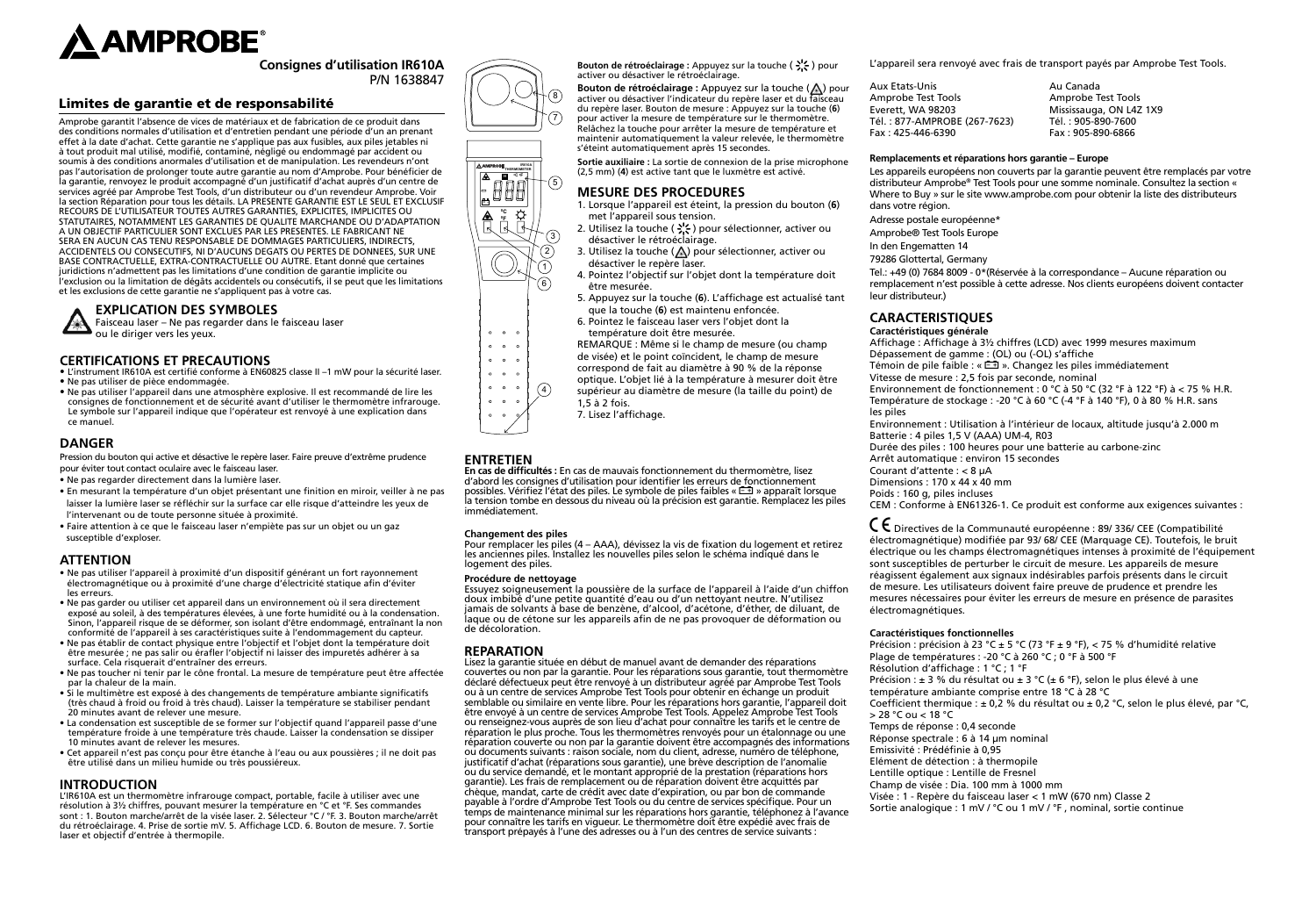

**IR610A Bedienungsanweisungen** P/N 1638847

# Beschränkte Gewährleistung und Haftungsbeschränkung

Es wird gewährleistet, dass dieses Amprobe-Produkt für die Dauer von einem Jahr ab dem Kaufdatum frei von Material- und Fertigungsdefekten ist. Diese Gewährleistung erstreckt sich nicht auf Sicherungen, Einwegbatterien oder Schäden durch Unfälle, Nachlässigkeit, Missbrauch, Änderungen oder abnormale Betriebsbedingungen bzw. unsachgemäße Handhabung. Die Verkaufsstellen sind nicht dazu berechtigt, diese Gewährleistung im Namen von Amprobe zu erweitern. Um während der Gewährleistungsperiode Serviceleistungen in Anspruch zu nehmen, das Produkt mit Kaufnachweis an ein autorisiertes Amprobe Test Tools Service-Center oder an einen Amprobe-Fachhändler/- Distributor einsenden. Nähere Einzelheiten siehe Abschnitt "Reparatur". DIESE GEWÄHRLEISTUNG STELLT DEN EINZIGEN UND ALLEINIGEN RECHTSANSPRUCH AUF SCHADENERSATZ DAR. ALLE ANDEREN (VERTRAGLICH GEREGELTEN ODER GESETZLICH VORGESCHRIEBENEN) GEWÄHRLEISTUNGEN, EINSCHLIESSLICH DER GESETZLICHEN GEWÄHRLEISTUNG DER MARKTFÄHIGKEIT UND DER EIGNUNG FÜR EINEN BESTIMMTEN ZWECK, WERDEN ABGELEHNT. DER HERSTELLER ÜBERNIMMT KEINE HAFTUNG FÜR SPEZIELLE, INDIREKTE, NEBEN- ODER FOLGESCHÄDEN ODER FÜR VERLUSTE, DIE AUF BELIEBIGER URSACHE ODER RECHTSTHEORIE BERUHEN. Weil einige Staaten oder Länder den Ausschluss oder die Einschränkung einer implizierten Gewährleistung sowie den Ausschluss von Begleit- oder Folgeschäden nicht zulassen, ist diese Gewährleistungsbeschränkung möglicherweise für Sie nicht gültig.



# **ERKLÄRUNG DER SYMBOLE**

Laserstrahl - Niemals in den Laserstrahl blicken oder diesen auf die Augen richten.

#### **ZERTIFIZIERUNGEN UND SICHERHEITSHINWEISE**

• Das IR610A Messgerät ist nach EN60825 Klasse II bis 1 mW für Lasersicherheit zertifiziert. • Keine beschädigten Teile verwenden.

• Das Messgerät nicht in Umgebungen mit explosiven Gasen betreiben. Bediener sollten vor Gebrauch des Infrarotthermometers die Sicherheits- und Bedienungsanweisungen lesen. Das Symbol am Messgerät gibt an, dass der Bediener eine Erklärung in diesem Handbuch beachten muss.

#### **GEFAHR**

Drücken der Taste, die die Lasermarkierung ein- und ausschaltet. Äußerst vorsichtig vorgehen und absolut vermeiden, dass der Laserstrahl auf ein Auge einer Person oder eines Tiers trifft. • Nicht direkt in das Laserlicht blicken.

- Beim Messen der Temperatur eines Objekts, das eine Hochglanzfläche aufweist, vorsichtig vorgehen und darauf achten, dass der Laserstrahl nicht von der Oberfläche auf die Augen einer Person reflektiert wird.
- Nicht zulassen, dass der Laserstrahl auf ein Objekt oder Gas trifft, das explodieren kann.

#### **VORSICHT**

- Das Messgerät nicht in der Nähe eines Geräts verwenden, das starke elektromagnetische Strahlung erzeugt, bzw. nicht in der Nähe einer statischen elektrischen Ladung verwenden, da dies Fehler verursachen kann.
- Dieses Messgerät nicht in einer Umgebung verwenden, in der das Gerät direkter Sonneneinstrahlung oder hohen Temperaturen, hoher Luftfeuchtigkeit oder Kondensation ausgesetzt wird. Bei Nichtbeachtung kann Verformung des Messgeräts oder Beschädigung der Isolierung des Messgeräts auftreten. Zudem ist es möglich, dass das Messgerät aufgrund von Sensorbeschädigung nicht mehr gemäß Spezifikationen funktioniert.
- Nicht mit der Linse das Objekt berühren, dessen Temperatur gemessen werden soll. Die Linse nicht verschmutzen oder verkratzen und vermeiden, dass Fremdmaterial daran anhaftet. Nichtbeachtung kann Fehler verursachen.
- Das Messgerät nicht am Vorderteil halten. Die Temperaturmessung kann durch die Körperwärme beeinträchtigt werden.
- Wenn das Messgerät beträchtlichen Schwankungen der Umgebungstemperatur ausgesetzt ist (von heiß zu kalt oder von kalt zu heiß): vor weiteren Messungen 20 Minuten für Temperaturstabilisierung gewähren.
- Wenn das Messgerät innerhalb von kurzer Zeit von einer kalten in eine heiße Umgebung gebracht wird, kann sich auf der Linse Kondensation bilden. Vor weiteren Messungen 10 Minuten zur Verflüchtigung der Kondensation gewähren.
- Dieses Messgerät ist nicht wasserdicht oder staubdicht konzipiert und darf daher nicht in sehr staubigen oder nassen Umgebungen eingesetzt werden.

#### **EINFÜHRUNG**

Das IR610A ist ein tragbares, bedienerfreundliches, kompaktes Infrarotthermometer mit 3½ Stellen zum Messen von Temperatur in °C und °F. Zu den Bedienelementen gehören: 1. Visierlaser Ein/Aus-Taste. 2. °C / °F-Schalter. 3. Ein/Aus-Taste für LCD-Hintergrundbeleuchtung. 4. mV-Ausgangsbuchse. 5. LCD-Anzeige. 6. Messtaste. 7. Laserausgang und Thermosäulen-Eingangslinse.





7

8

**Taste für Anzeigenhintergrundbeleuchtung:** Die Taste (  $\leq$  ) drücken, um zwischen eingeschalteter und ausgeschalteter Hintergrundbeleuchtung umzuschalten.

Lasermarkierungstaste: Die Taste (A) drücken, um zwischen eingeschalteter und ausgeschalteter Lasermarkierungsanzeige und Lasermarkierungsstrahl umzuschalten. Messtaste: Die Taste (**6**) drücken, um das Messgerät zum Messen von Temperatur einzuschalten. Die Taste loslassen, um Messen von Temperatur zu beenden und den Anzeigemesswert automatisch zu halten. Das Messgerät schaltet nach 15 Sekunden automatisch aus.

**Hilfsausgang:** Der 2,5 mm Mikrofonausgang (**4**) ist aktiviert, solange der Beleuchtungsmesser eingeschaltet ist. 5

# **MESSVERFAHREN**

- 1. Wenn der Strom ausgeschaltet ist, bewirkt Drücken der Taste (**6**) Einschaltung des Stroms.
- 2. Die Taste ( ) verwenden, um zwischen eingeschalteter und ausgeschalteter Hintergrundbeleuchtung umzuschalten.
- 3. Die Taste (A) verwenden, um zwischen eingeschalteter und ausgeschalteter Lasermarkierung umzuschalten.
- 4. Die Linse auf ein Objekt richten, dessen Temperatur gemessen werden soll.
- 5. Die Taste (**6**) drücken. Die Anzeige wird aktualisiert, solange die Taste (**6**) gedrückt gehalten wird.
- 6. Den Laserstrahl auf ein Objekt richten, dessen Temperatur gemessen werden soll.
- HINWEIS: Obwohl das Messfeld (oder Sichtfeld) und der
- Punkt praktisch übereinstimmen, entspricht das Messfeld
	- dem Durchmesser für 90 % optischer Ansprechung. Das Objekt, dessen Temperatur gemessen werden soll, muss mindestens 1,5 bis 2 Mal größer sein als der Messdurchmesser (Punktgröße). 7. Die Anzeige ablesen.

# **WARTUNG**

#### **Bei Problemen:** Bei Fehlverhalten des Thermometers zuerst die

Bedienungsanweisungen lesen und auf mögliche Fehler in der Bedienung achten. Den Zustand der Batterien prüfen. Das Batterieladesymbol "  $\Xi$  " wird eingeblendet, wenn die Spannung unter den Wert abfällt, der die Messgenauigkeit gewährleistet. Die Batterien unverzüglich ersetzen.

#### **Ersetzen der Batterie**

Um die Batterien (4 – AAA/LR3) zu ersetzen, die Batterieverschlussschraube ausschrauben und die alten Batterien entfernen. Das Diagramm im Batteriebereich beachten und die neuen Batterien einsetzen.

#### **Reinigungsverfahren**

Mit einen weichen, leicht mit Wasser oder neutralem Reinigungsmittel angefeuchteten Tuch vorsichtig Schmutz von der Oberfläche des Messgeräts abwischen. In keinem Fall Benzin, Alkohol, Azeton, Äther, Farb- oder Lackverdünner, Keton oder andere Lösungsmittel verwenden, da dadurch Verformung und Verfärbung auftreten können.

#### **Reparatur**

Die Garantieerklärung zu Beginn dieses Handbuchs lesen, bevor Garantieleistungen oder Reparaturen außerhalb der Garantie angefordert werden. Alle Thermometer, die sich während der Garantieperiode als defekt erweisen, können für einfachen Umtausch gegen ein gleichwertiges Produkt an einen beliebigen autorisierten Amprobe Test Tools Distributor oder an ein Amprobe Test Tools Service-Center gesendet werden. Bitte rufen Sie Amprobe Test Tools an, oder erkundigen Sie sich bei Ihrer Verkaufsstelle nach der nächsten Niederlassung und den aktuellen Reparaturgebühren. Alle Thermometer, die innerhalb oder außerhalb des Garantiezeitraums zur Reparatur oder Kalibrierung im Rahmen der Garantie oder außerhalb der Garantie eingesendet werden, müssen mit folgenden Informationen und Dokumenten versehen werden: Firmenname, Name des Kunden, Adresse, Telefonnummer, Kaufnachweis (für Reparaturen im Rahmen der Garantie), eine kurze Beschreibung des Problems bzw. des gewünschten Services sowie die entsprechende Servicegebühr (für Reparaturen außerhalb der Garantie). Die Servicegebühren müssen per Scheck, Zahlungsanweisung oder Kreditkarte (Kreditkartennummer mit Ablaufdatum) beglichen werden oder es muss ein Auftrag auf Rechnung an Amprobe Test Tools oder das jeweilige Service-Center erfolgen. Erkundigen Sie sich im Voraus nach den Mindestlaufzeiten und entsprechenden Servicegebühren für Reparaturen außerhalb des Garantiezeitraums. Das Thermometer sollte unter Vorauszahlung der Frachtkosten an eine der folgenden Adressen oder an ein Service-Center gesendet werden: Das Messgerät wird unter Vorauszahlung der Frachtkosten durch Amprobe Test Tools zurückgesendet.

In den USA In Kanada Amprobe Test Tools<br>
Everett, WA 98203 Mississauga, ON L4Z Mississauga, ON L4Z 1X9<br>Tel: 905-890-7600 Tel: 877-AMPROBE (267-7623) Fax: 425-446-6390 Fax: 905-890-6866

#### **Reparaturen und Austausch außerhalb der Garantie - Europa**

Geräte außerhalb der Garantie können durch den zuständigen Amprobe® Test Tools-Distributor gegen eine Gebühr ersetzt werden. Ein Verzeichnis der zuständigen Distributoren ist im Abschnitt "Where to Buy" (Verkaufsstellen) auf der Website www. amprobe.com zu finden.

Korrespondenzanschrift für Europa\*

- Amprobe® Test Tools Europe
- In den Engematten 14

79286 Glottertal, Germany

Tel.: +49 (0) 7684 8009 - 0

\*(Nur Korrespondenz – keine Reparaturen, kein Umtausch unter dieser Anschrift. Kunden in Europa wenden sich an den zuständigen Distributor.)

# **TECHNISCHE DATEN**

**Allgemeine Spezifikationen** Anzeige: 3½ Stellen LCD mit Maximalanzeige von 1999 Überlast: (OL) oder (-OL) wird angezeigt Anzeige für schwache Batterie: "EEI". Batterien unverzüglich ersetzen Messintervall: 2,5 mal pro Sekunde, Nennwert Betriebsumgebung: 0 °C bis 50 °C (32 °F bis 122 °F) bei < 75 % RH Lagerungstemperatur: -20 °C bis 60 °C (-4 °F bis 140 °F), 0 bis 80 % RH, Batterien entfernt Umgebung: Innenverwendung, bis 2000 m Höhenlage Batterie: 4 Stk. 1,5 V (AAA/LR3) UM-4, R03 Batterielebensdauer: 100 Stunden, Kohlezink-Batterie Auto Power Off: ungefähr 15 Sekunden Standby-Strom: < 8 µA Abmessungen: 170 x 44 x 40 mm Gewicht: 160 g, einschließlich Batterien EMC (elektromagnetische Verträglichkeit): Stimmt überein mit EN61326-1. Dieses

Produkt erfüllt die Anforderungen der folgenden EU-Richtlinien:

� European Community Directives: 89/ 336/ EEC (Elektromagnetische Verträglichkeit) wie berichtigt durch 93/ 68/ EEC (CE-Kennzeichnung). Elektrisches Rauschen oder intensive elektromagnetische Felder in der Nähe des Geräts können jedoch den Messschaltkreis stören. Messinstrumente reagieren auch auf unerwünschte Impulse/Signale, die unter Umständen im Messschaltkreis vorkommen. Die Benutzer müssen die nötige Sorgfalt walten lassen und geeignete Vorkehrungen treffen, um irreführende Ergebnisse bei Messungen bei Vorhandensein elektrischer Störeinflüsse zu vermeiden.

#### **Betriebsspezifikationen**

Genauigkeit: bei 23 °C ± 5 °C (73 °F ± 9 °F), < 75 % RH Temperaturbereich: - 20 °C bis 260 °C; 0 °F bis 500 °F Anzeigenauflösung: 1 °C; 1 °F Genauigkeit: ± 3 % Messwert oder ± 3 °C / ± 6 °F, es gilt der größere Wert bei 18 bis 28°C Umgebungstemperatur Temperaturkoeffizient: ± 0,2 % Messwert oder ± 0,2 °C, es gilt der größere Wert pro °C, > 28 °C oder < 18 °C Ansprechzeit: 0,4 Sekunden Spektralbereich: 6 bis 14 µm nominal Emissionswert: 0,95 voreingestellt Erkennungselement: Thermosäule Linse: Fresnel-Linse Sichtfeld: 100 mm Ø bei 1000 mm Visier: 1 - Laserstrahlmarkierung < 1 mW (670 nm) Klasse 2 Analogausgang: 1 mV / °C oder 1 mV / °F , nominal, Dauerleistung







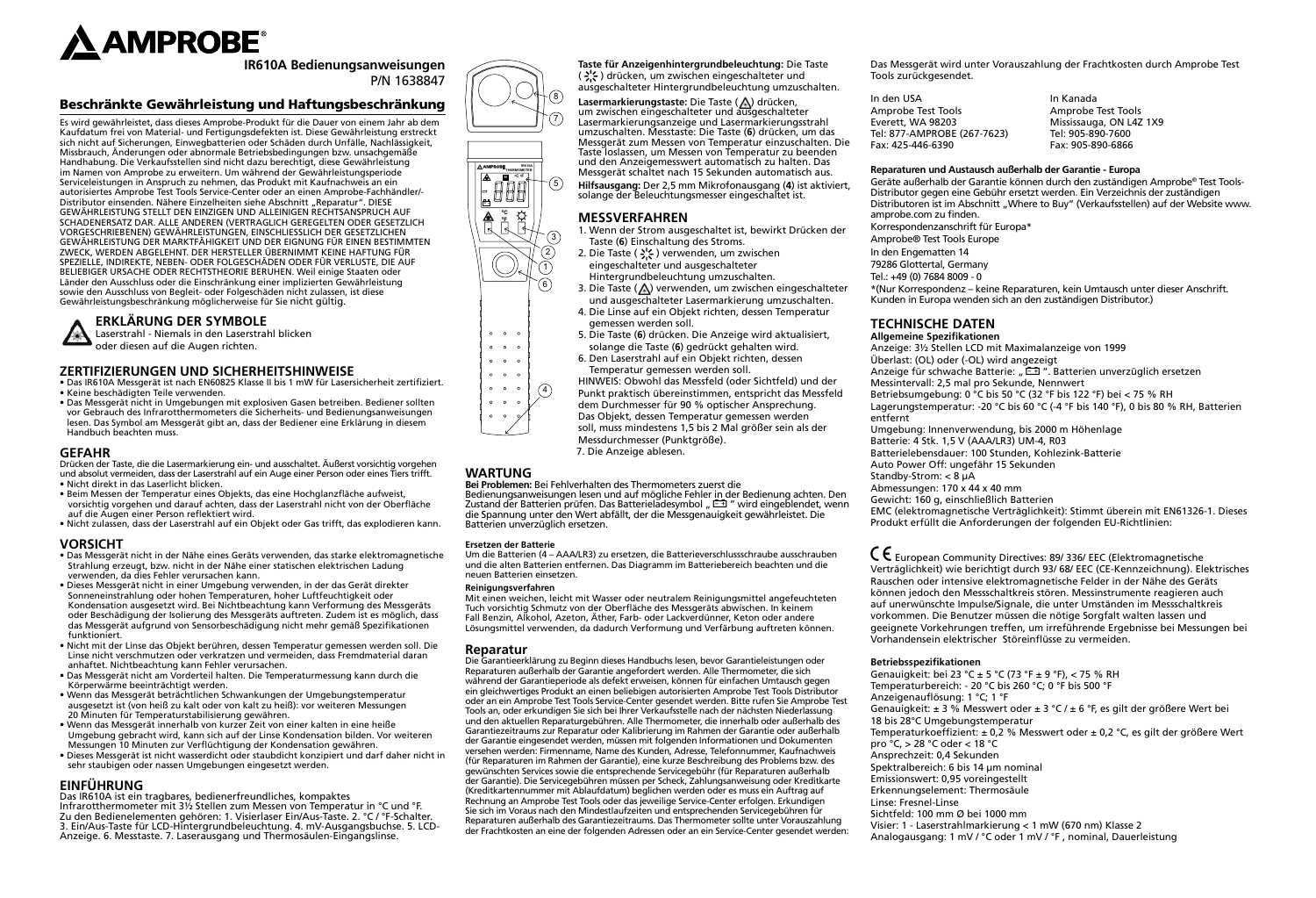

**IR610A Istruzioni per l'uso** P/N 1638847

# Garanzia limitata e limitazione di responsabilità

Questo prodotto Amprobe sarà esente da difetti di materiale e fabbricazione per un anno a decorrere dalla data di acquisto. Sono esclusi da questa garanzia i fusibili, le pile monouso e i danni causati da incidenti, negligenza, uso improprio, alterazione, contaminazione o condizioni anomale di funzionamento o maneggiamento. I rivenditori non sono autorizzati a offrire nessun'altra garanzia a nome della Amprobe. Per richiedere un intervento durante il periodo di garanzia, restituire il prodotto, allegando la ricevuta di acquisto, a un centro di assistenza autorizzato Amprobe Test Tools oppure a un rivenditore o distributore Amprobe locale. Per ulteriori informazioni vedere la sezione Riparazioni. QUESTA GARANZIA È IL SOLO RICORSO A DISPOSIZIONE DELL'ACQUIRENTE E SOSTITUISCE QUALSIASI ALTRA GARANZIA, ESPRESSA, IMPLICITA O PREVISTA DALLA LEGGE, COMPRESA, MA NON A TITOLO ESCLUSIVO, QUALSIASI GARANZIA IMPLICITA DI COMMERCIABILITÀ O DI IDONEITÀ PER SCOPI PARTICOLARI. IL PRODUTTORE NON SARÀ RESPONSABILE DI DANNI O PERDITE SPECIALI, INDIRETTI O ACCIDENTALI, DERIVANTI DA QUALSIASI CAUSA O TEORIA. Poiché in alcuni Paesi non sono permesse esclusioni o limitazioni di una garanzia implicita o dei danni incidentali o indiretti, questa limitazione di responsabilità potrebbe non riguardare l'acquirente.

# **SPIEGAZIONE DEI SIMBOLI**

Fascio laser - Non tenere lo sguardo fisso sul fascio laser;

non orientare il fascio verso gli occhi.

# **CERTIFICAZIONI E PRECAUZIONI**

- Lo strumento IR610A è a norma EN60825 Classe II –1 mW, certificato in relazione alla sicurezza laser.
- Non usare alcun componente danneggiato.
- Non usare lo strumento in un'atmosfera esplosiva. Si suggerisce di leggere le istruzioni per l'uso e la sicurezza prima di usare lo strumento. L'apposito simbolo sullo strumento rimanda a una spiegazione nel presente manuale.

## **PERICOLO**

Quando si preme il pulsante che accende il laser, fare estrema attenzione e non dirigere il fascio laser né verso i propri occhi né verso quelli di altre persone o di animali.

- Non osservare direttamente il fascio laser.
- Quando si misura la temperatura di un oggetto riflettente, evitare che il fascio laser sia riflesso sui propri occhi o su quelli di altre persone.
- Non fare incidere il fascio laser su alcun oggetto o gas che possa esplodere.

# **ATTENZIONE**

- Non usare lo strumento presso alcun dispositivo che generi radiazioni elettromagnetiche di grande intensità o vicino a cariche elettriche statiche, in quanto possono causare errori.
- Non tenere o usare lo strumento in un ambiente in cui sia illuminato dalla luce solare diretta o in cui sia esposto a temperature o umidità elevate o alla condensazione. In caso contrario lo strumento si può deformare, il suo isolamento si può danneggiare, o lo strumento stesso può non funzionare più secondo le specifiche a causa di danni al sensore.
- Non mettere la lente a contatto dell'oggetto di cui si deve misurare la temperatura e proteggerla da graffi, sporcizia e materiale estraneo in quanto ciò può causare errori.
- Non toccare il cono anteriore né utilizzarlo per afferrare lo strumento. Il calore della mano può influire sulla lettura della temperatura.
- Se lo strumento viene esposto a variazioni notevoli di temperatura ambiente (da caldo a freddo o viceversa), prima di eseguire misure attendere 20 minuti affinché la temperatura si stabilizzi.
- Quando si passa da un ambiente freddo a uno caldo, sulla lente si può formare condensa. Prima di eseguire misure attendere 10 minuti affinché la condensa si dissipi.
- Questo strumento non è impermeabile all'acqua né impenetrabile dalla polvere: non usarlo in un ambiente molto polveroso o bagnato.

# **INTRODUZIONE**

L'IR610A è un termometro digitale a raggi infrarossi a 3½ cifre, portatile, compatto e di facile uso, in grado di visualizzare la temperatura in °C e °F . È dotato dei seguenti comandi e componenti: 1. Pulsante di accensione/spegnimento del laser. 2. Selettore °C / °F 3. Pulsante di retroilluminazione display a cristalli liquidi. 4. Boccola di uscita in mV. 5. Display a cristalli liquidi. 6. Pulsante di misura. 7. Lenti di uscita del fascio laser e ingresso della termopila.



del display.

rimane acceso.

**PROCEDURE DI MISURA**

misurare la temperatura.









 $\circ$   $\circ$  $\sim$ 

5. Premere il pulsante (**6**). Finché lo si tiene premuto, la lettura sul display si aggiorna continuamente.

1. Per accendere lo strumento, premere il pulsante (**6**). 2. Premere il pulsante ( -) per accendere o spegnere, alternatamente, la retroilluminazione del display.

**Pulsante retroilluminazione display: premere il pulsante**   $\left(\frac{1}{2}\right)$  per accendere o spegnere la retroilluminazione

**Pulsante di accensione/spegnimento del laser: premere il pulsante**  $(\triangle)$  per accendere o spegnere il laser. L'emissione del fascio laser è accompagnata da un'apposita segnalazione. Pulsante di misura: premere il pulsante (**6**) per accendere lo strumento e cominciare a misurare la temperatura. Rilasciare il pulsante per arrestare la misura e fermare automaticamente il display. Lo strumento si spegne automaticamente dopo 15 secondi. **Uscita ausiliaria:** il connettore di uscita (**4**) di tipo jack microfonico (2,5 mm) è in funzione finché lo strumento

- 6. Puntare il fascio laser verso l'oggetto di cui si desidera misurare la temperatura.
- NOTA: sebbene il campo di misura (o campo visivo) e lo spot (il punto luminoso) quasi coincidano, il campo di
- misura corrisponde al diametro per il 90% della risposta  $\binom{4}{}$
- ottica. L'oggetto di cui si desidera misurare la temperatura
	- deve essere più largo del diametro di misura (diametro dello spot) di un margine adeguato, da almeno una volta
	- e mezzo a due volte. 7. Leggere l'indicazione sul display.

#### **MANUTENZIONE**

**In caso di problemi:** se il termometro funziona in modo errato, leggere le istruzioni per l'uso per verificare che non si stiano commettendo errori. Controllare le condizioni delle pile. Quando la carica della pila è inferiore al livello che assicura la precisione, si visualizza il simbolo " $\Xi$ ". Sostituire immediatamente le pile.

#### **Sostituzione della pila**

Per sostituire le pile (4 di tipo AAA) svitare le viti del portapila e togliere le pile usate. Inserire le nuove pile rispettando la polarità indicata.

#### **Pulizia**

Pulire la superficie dello strumento passandovi delicatamente un panno morbido inumidito con una piccola quantità di acqua o detergente neutro. Non usare mai benzene, alcol, acetone, etere, diluente per vernice o solventi a base di lacca o chetone, in quanto possono fare deformare o scolorare la superficie.

#### **RIPARAZIONI**

Prima di richiedere una riparazione leggere le condizioni di garanzia riportate all'inizio del presente manuale. Se la riparazione è coperta dalla garanzia, il termometro ritenuto difettoso va restituito a un distributore o a un centro di assistenza Amprobe Test Tools per permutarlo immediatamente con uno strumento identico o analogo. Se la riparazione non è coperta dalla garanzia, il multimetro va inviato a un centro di assistenza Amprobe Test Tools. Rivolgersi alla Amprobe Test Tools o al rivenditore per informazioni sui costi. A qualsiasi termometro restituito per una riparazione (in garanzia o meno) o per una taratura devono essere allegate le seguenti informazioni: nome dell'azienda, nome del cliente, indirizzo, numero telefonico, ricevuta di acquisto (nel caso di riparazione in garanzia) e una breve descrizione del problema o dell'intervento richiesto. Se la riparazione non è in garanzia occorre pagare un anticipo per il servizio. Gli importi dovuti per sostituzioni o riparazioni non coperte dalla garanzia vanno versati tramite assegno, vaglia bancario, carta di credito con data di scadenza, oppure ordine di acquisto all'ordine di Amprobe Test Tools. Se si desidera ricevere lo strumento al più presto possibile nel caso di riparazioni non in garanzia, richiedere per telefono l'importo corrispondente. Il termometro deve essere spedito franco destinatario a uno dei seguenti indirizzi o a un centro assistenza:

La Amprobe Test Tools si farà carico delle spese di spedizione dello strumento riparato.

| Negli Stati Uniti            | Nel Canada              |
|------------------------------|-------------------------|
| Amprobe Test Tools           | Amprobe Test Tools      |
| Everett, WA 98203            | Mississauga, ON L4Z 1X9 |
| Tel.: 877-AMPROBE (267-7623) | Tel.: 905-890-7600      |
| Fax: 425-446-6390            | Fax: 905-890-6866       |

#### **Sostituzioni e riparazioni non coperte dalla garanzia – Europa**

Gli strumenti acquistati in Europa e non coperti dalla garanzia possono essere sostituiti dal rivenditore Amprobe® Test Tools per un importo nominale. Nella sezione "Where to Buy" del sito www.metermantesttools.com c'è un elenco dei distributori più vicini. Recapito postale europeo\*

- Amprobe® Test Tools Europe
- In den Engematten 14
- 79286 Glottertal, Germany
- Tel.: +49 (0) 7684 8009 0

\*(Solo per corrispondenza; non rivolgersi a questo indirizzo per riparazioni o sostituzioni. Si pregano i clienti europei di rivolgersi al proprio rivenditore.)

# **DATI TECNICI**

**Dati tecnici generali** Display: a cristalli liquidi, 3½ cifre, con lettura massima di 1999 Sovraccarico: si visualizza (OL) o (-OL) Indicazione di pila scarica: "  $E \rightarrow$  ". Sostituirle immediatamente Velocità di misura: 2,5 volte al secondo, nominale Ambiente di funzionamento: da 0 °C a 50 °C (da 32 °F a 122 °F) a < 75% di umidità relativa Temperatura di immagazzinaggio: da -20 °C a 60 °C (da -4 °F a 140 °F), da 0 all'80% di umidità relativa, senza pile installate Ambiente: Da usare solo in ambienti chiusi; altitudine max. 2.000 m Alimentazione: 4 pile di tipo AAA, da 1,5 V ciascuna UM-4, R03 Durata della pila: 100 ore con pile al carbonio-zinco Spegnimento automatico: circa 15 secondi Corrente di riposo: < 8 μA Dimensioni: 170 x 44 x 40 mm

Peso: 160 g pile incluse

Compatibilità elettromagnetica: Conforme alla norma EN61326-1. Questo prodotto soddisfa i requisiti delle seguenti direttive:

� Comunità Europea: 89/ 336/ CEE (compatibilità elettromagnetica) modificata dalla direttiva 93/ 68/ CEE (marchio CE). Tuttavia, rumore elettrico o campi elettromagnetici intensi vicino all'apparecchiatura possono disturbare il circuito di misura. Inoltre gli strumenti di misura risponderanno a segnali indesiderati che possono essere presenti nel circuito di misura. Esercitare cautela e prendere le opportune precauzioni per evitare risultati falsi quando si eseguono misure in presenza di interferenze elettroniche.

#### **Dati tecnici relativi all'uso**

Precisione: a 23 °C ± 5 °C (73 °F ± 9 °F), < 75% di umidità relativa Range di temperatura: da - 20 °C a 260 °C; da 0 °F a 500 °F Risoluzione del display: 1 °C; 1 °F Precisione: ± 3% dell'indicazione o ± 3 °C / ± 6 °F (a seconda di quale sia il valore maggiore) a temperatura ambiente compresa fra 18 e 28 °C Coefficiente di temperatura: ± 0,2% dell'indicazione o ± 0,2 °C, secondo quale sia il valore maggiore, a °C, a > 28 °C o < 18 °C Tempo di risposta: 0,4 s Risposta spettrale: da 6 a 14 µm (nominale) Emissività: prefissata a 0,95 Elemento rivelatore: termopila Ottica: lente di Fresnel Campo visivo: 100 mm Ø a 1000 mm Alzo: 1 - Fascio laser con potenza < 1 mW (670 nm), Classe 2 Uscita analogica: 1 mV / °C o 1mV / °F nominale, in continuo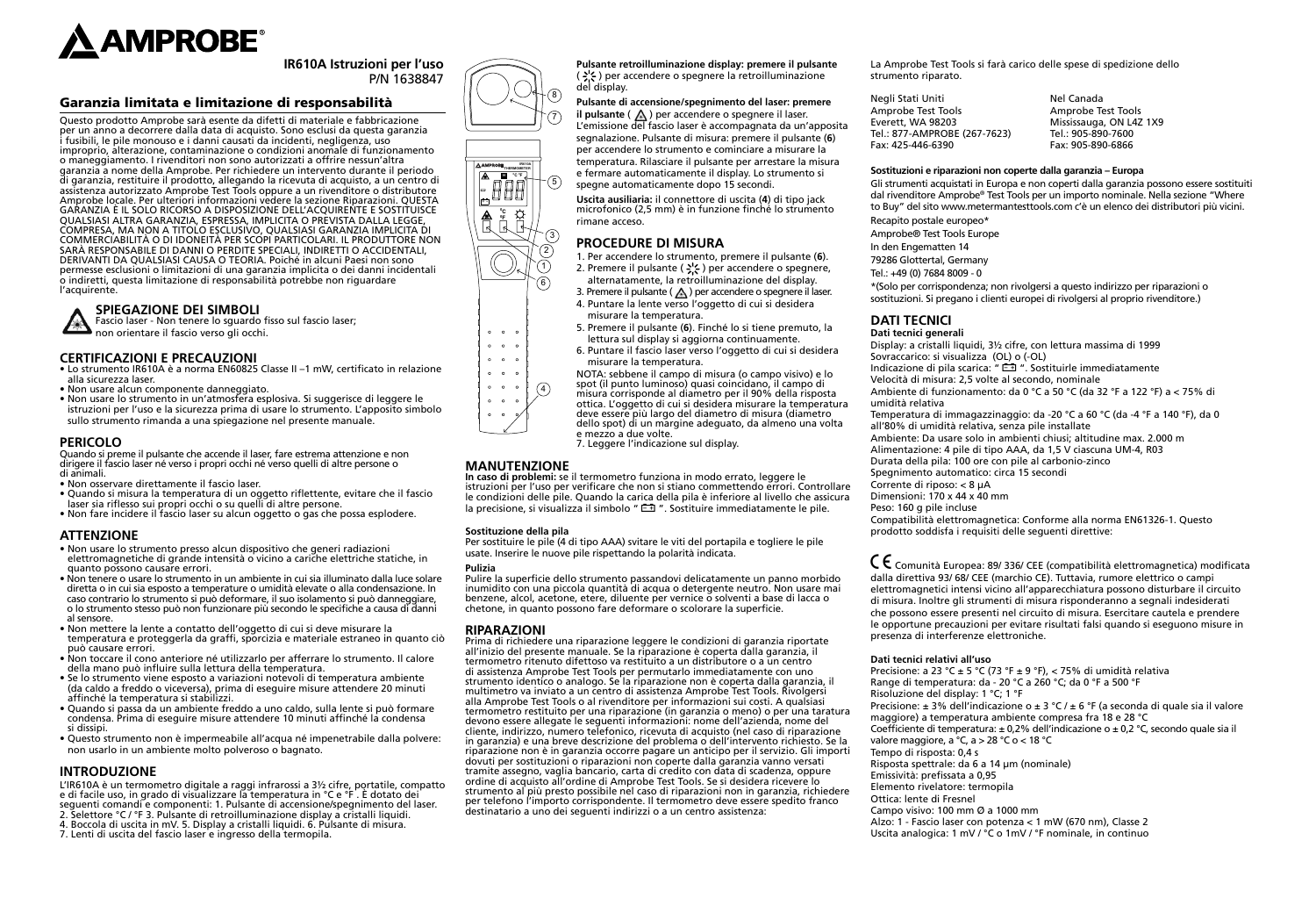

**Instrucciones de operación del modelo IR610A** P/N 1638847

# Garantía limitada y limitación de responsabilidad

Su producto Amprobe estará libre de defectos de material y mano de obra durante 1 año a partir de la fecha de adquisición. Esta garantía no cubre fusibles, baterías descartables o daños que sean consecuencia de accidentes, negligencia, uso indebido, alteración, contaminación o condiciones anormales de uso o manipulación. Los revendedores no están autorizados a extender ninguna otra garantía en nombre de Amprobe. Para obtener servicio durante el período de garantía, devuelva el producto con un comprobante de compra a un centro de servicio autorizado por Amprobe de equipos de comprobación o a un concesionario o distribuidor de Amprobe. Consulte la sección Reparación para obtener información más detallada. ESTA GARANTÍA CONSTITUYE SU ÚNICO RESARCIMIENTO. TODAS LAS DEMÁS GARANTÍAS, TANTO EXPRESAS, IMPLÍCITAS O ESTATUTARIAS, INCLUYENDO LAS GARANTÍAS IMPLÍCITAS DE ADECUACIÓN PARA UN PROPÓSITO DETERMINADO O COMERCIABILIDAD, QUEDAN POR LA PRESENTE DESCONOCIDAS. EL FABRICANTE NO SERÁ RESPONSABLE DE NINGÚN DAÑO O PÉRDIDA, TANTO ESPECIAL COMO INDIRECTO, CONTINGENTE O RESULTANTE QUE SURJA DE CUALQUIER CAUSA O TEORÍA. Debido a que ciertos estados o países no permiten la exclusión o limitación de una garantía implícita o de los daños contingentes o resultantes, esta limitación de responsabilidad puede no regir para usted.

# **SIGNIFICADO DE LOS SÍMBOLOS**

Haz láser: No mire directamente al haz láser ni lo dirija hacia los ojos.

# **CERTIFICACIONES Y PRECAUCIONES**

- El instrumento IR610A está certificado según EN60825 Clase II –1 mW para seguridad láser.
- No lo utilice si existe alguna pieza averiada.
- No encienda el instrumento en una atmósfera explosiva. Se recomienda que lea las instrucciones de seguridad y operación antes de utilizar el termómetro infrarrojo. El símbolo en el instrumento indica que el operador debe referirse a una explicación en este manual.

# **PELIGRO**

Pulsar el botón que enciende o apaga el marcador láser. Tenga sumo cuidado y no permita que el haz láser ingrese a su ojo ni a los ojos de ninguna otra persona o animal.

- No mire directamente a la luz láser.
- Al medir la temperatura de un objeto que tenga un acabado especular, tenga cuidado de no permitir que el haz de luz láser se refleje de la superficie hacia sus ojos o aquellos de otra persona.
- No permita que el haz de luz láser infrinja sobre cualquier objeto o gas que pudiera explotar.

#### **PRECAUCIÓN**

- No utilice la unidad cerca de ningún dispositivo que genere radiación electromagnética fuerte o cerca de una carga eléctrica estática, ya que estos pueden causar errores.
- No guarde ni use esta unidad en un entorno donde quedará directamente iluminada por la luz solar, o donde quedará expuesta a temperaturas altas, humedad alta o condensación. Si lo hace, podría deformarse o dañarse su aislamiento o podría dejar de funcionar de acuerdo a la especificación debido a daños del sensor.
- No ponga la lente en contacto contra el objeto cuya temperatura deberá medirse, o deje que se ensucie, se raye, o que se adhiera ningún material extraño. Hacerlo podría causar errores.
- No lo toque ni sujete por el cono frontal. La lectura de la temperatura podría verse afectada por el calor de la mano.
- Si el multímetro queda expuesto a cambios significativos en la temperatura ambiente (caliente a frío, o frío a caliente), deje pasar 20 minutos para que se estabilice la temperatura, antes de tomar la medición.
- Puede formarse condensación en la lente al pasar de un entorno frío a uno caliente. Espere 10 minutos para que se disipe la condensación antes de tomar mediciones.
- Esta unidad no se construyó con la intención de que sea impermeable o a prueba de polvo, de modo que no debe utilizarse en un entorno muy polvoriento o húmedo.

# **INTRODUCCIÓN**

El IR610A es un termómetro infrarrojo digital portátil de tamaño compacto, fácil de usar, de 3½ dígitos, capaz de medir temperatura en °C y °F. Sus controles son: 1. Botón de encendido/apagado de láser de enfoque. 2. Selector °C / °F. 3. Botón de encendido/ apagado de luz de fondo de la pantalla LCD. 4. Toma de salida en mV. 5. Pantalla LCD. 6. Botón de medición. 7. Lente de salida láser y de entrada de la termopila.









5. Pulse el botón (**6**). La pantalla se actualiza siempre y cuando se mantenga pulsado el botón (**6**).

**Botón de luz de fondo de la pantalla:** Pulse el botón ( $\frac{1}{2}$ ; )

de la pantalla; el multímetro se apaga automáticamente

1. Cuando se apaga el suministro eléctrico, pulsar el botón

**Salida auxiliar:** La salida del conector de la toma del micrófono (2,5 mm) (**4**) está activa siempre y cuando se

2. Utilice el botón ( $\div$ ; ) para seleccionar encender o

después de 15 segundos.

encienda el fotómetro.

(**6**) lo enciende.

6. Apunte el haz láser al objeto cuya temperatura se desea medir.

**PROCEDIMIENTOS DE MEDICIÓN**

- NOTA: Si bien el campo de medición (o campo de visión) y el punto casi coinciden, en realidad el campo de
- medición corresponde al diámetro para una respuesta  $\binom{4}{}$
- óptica del 90 %. El objeto cuya temperatura se desea
	- medir debe ser mayor que el diámetro de medición (tamaño del punto) por un margen adecuado al menos 1,5 a 2 veces más grande. 7. Read the display.

# **MANTENIMIENTO**

**En caso de presentarse dificultades:** En caso de una operación incorrecta del termómetro, revise primero las instrucciones de operación en busca de posibles errores en la operación. Verifique la condición de las baterías. El símbolo "  $\Box$ " de batería aparece en la pantalla cuando el voltaje de la batería disminuye por debajo del nivel que garantiza la exactitud. Reemplace las baterías inmediatamente.

#### **Reemplazo de baterías**

Para reemplazar las baterías (4, AAA) destornille el tornillo de la compuerta de baterías y retire las baterías antiguas. Instale las baterías nuevas observando el diagrama en el área de las baterías.

#### **Procedimiento de limpieza**

Limpie con delicadez la suciedad de la superficie de la unidad con un paño suave humedecido con una pequeña cantidad de agua o un limpiador neutro. No use benceno, alcohol, acetona, éter, solvente para pinturas, solventes para lacas o cetonas en las unidades, bajo ninguna circunstancia, ya que éstos pueden causar deformación o decoloración.

# **REPARACIÓN**

Lea la garantía situada en la parte frontal de este manual antes de solicitar reparaciones bajo la garantía o fuera de ella. Para reparaciones bajo la garantía, cualquier termómetro reclamado como defectuoso puede ser devuelto a cualquier distribuidor autorizado de Amprobe Test Tools o a un centro de servicio de Amprobe Test Tools para un recambio por el mismo producto u otro producto similar. Las reparaciones fuera de garantía deben enviarse a un centro de servicio de Amprobe Test Tools. Llame a Amprobe Test Tools o solicite en su punto de compra para conocer la ubicación más cercana y tarifas actuales de reparación. Todos los termómetros devueltos para calibración o reparación cubierta o no por la garantía deben estar acompañados por la información o artículos siguientes: nombre de la compañía, nombre del cliente, dirección, número telefónico, comprobante de compra (reparaciones bajo la garantía), una descripción breve del problema o servicio solicitado y el cargo apropiado del servicio (para reparaciones fuera de garantía). Los cargos de servicio deben remitirse en la forma de un cheque, un giro postal, una tarjeta de crédito con fecha de vencimiento o una orden de compra pagadera a Amprobe Test Tools o al centro de servicio específico. Para conocer el tiempo mínimo de entrega para reparaciones fuera de garantía, llame por adelantado para conocer las tarifas correspondientes del cargo de servicio. El termómetro debe enviarse con los cargos de transporte prepagados a una de las siguientes direcciones o a un centro de servicio:

El instrumento será devuelto con los cargos de transporte pagados por Amprobe Test Tools.

En Estados Unidos En Canadá Everett, WA 98203 Mississauga, ON L4Z 1X9 Tel: 877-AMPROBE (267-7623)<br>Fax: 425-446-6390

Amprobe Test Tools Fax: 905-890-6866

#### **Reparaciones y reemplazos no cubiertos por la garantía (Europa)**

El distribuidor de Amprobe® Test Tools puede reemplazar las unidades vendidas en Europa no cubiertas por la garantía por un costo nominal. Consulte la sección "Where to Buy" del sitio www.amprobe.com en Internet para obtener una lista de los distribuidores cercanos a usted.

Dirección para envío de correspondencia en Europa\*

Amprobe® Test Tools Europe

In den Engematten 14

79286 Glottertal, Germany

Tel.: +49 (0) 7684 8009 - 0

\*(Correspondencia solamente. En esta dirección no se proporcionan reparaciones ni reemplazos. Los clientes europeos deben ponerse en contacto con su distribuidor).

# **ESPECIFICACIONES**

**Especificaciones generales**

Pantalla: 3½ dígitos (LCD) con una lectura máxima de 1999 Sobrerrango: Aparece (OL) o (-OL) en la pantalla Señal de pila descargada: "  $\equiv$  ". Cambie las baterías inmediatamente Velocidad de medición: 2,5 veces por segundo, valor nominal Condiciones ambientales de funcionamiento: 0 °C a 50 °C (32 °F a 122 °F) a < 75 % HR

Temperatura de almacenamiento: -20 °C a 60 °C (-4 °F a 140 °F), 0 a 80 % HR, sin las baterías

Ambiente: Uso en interiores, altitud hasta 2000 m

Batería: 4 piezas 1,5 V (tamaño AAA) UM-4, R03

Duración de la batería: 100 horas con batería de carbono-zinc

Apagado automático: aproximadamente 15 segundos

Corriente de reserva: < 8 µA

Dimensiones: 170 x 44 x 40 mm

Peso: 160 g, con las baterías incluidas

EMC: Cumple con la norma EN61326-1. Este producto cumple con las siguientes exigencias:

� Directivas de la Comunidad Europea: 89/ 336/ EEC (compatibilidad electromagnética) tal como fue modificada por 93/ 68/ EEC (Marca CE). Sin embargo, la presencia de impulsos eléctricos o campos electromagnéticos intensos cerca del equipo puede perturbar el funcionamiento del circuito de medición. Los instrumentos de medición también responderán a señales no deseados que puedan estar presentes en el circuito de medición. Los usuarios deben obrar con cuidado y tomar las precauciones apropiadas para evitar resultados erróneos al realizar mediciones en presencia de interferencia electrónica.

#### **Especificaciones de operación**

Exactitud: a 23 °C  $\pm$  5 °C (73 °F  $\pm$  9 °F), < 75 % de humedad relativa Rango de temperatura: - 20 °C a 260 °C; 0 °F a 500 °F Resolución de la pantalla: 1 °C; 1 °F Exactitud:  $\pm$  3 % de la lectura o  $\pm$  3 °C /  $\pm$  6 °F, el que sea mayor a 18 a 28 °C de temperatura ambiente Coeficiente de temperatura:  $\pm$  0,2 % de la lectura o  $\pm$  0,2 °C, el que sea mayor, por °C, > 28 °C o < 18 °C Tiempo de respuesta: 0,4 segundos Respuesta espectral: 6 a 14 µm nominal Emisividad: Preestablecido en 0,95 Elemento de detección: Termopila Lente óptico: Fresnel Lens Campo visual: 100 mm Ø a 1000 mm Enfoque: 1 - Marcador de haz láser < 1 mW (670 nm) Clase 2 Salida analógica: 1 mV / °C o 1 mV / °F , nominal, salida continua



 $\circ$   $\circ$   $\circ$  $\ddot{\phantom{a}}$  $\circ$   $\circ$   $\circ$  $0 \quad 0 \quad 0$